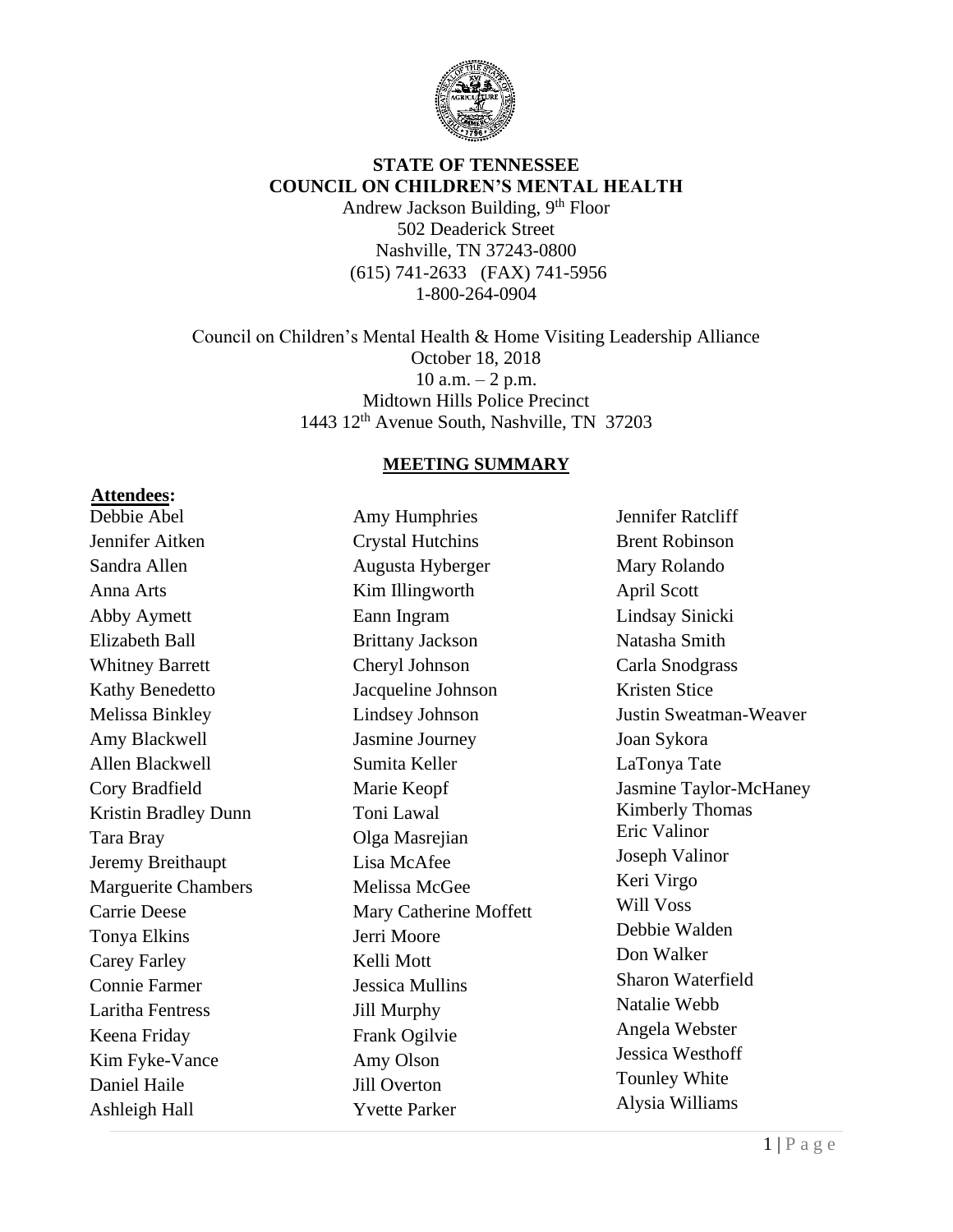| Tamara Hall    | Hop  |
|----------------|------|
| Rikki Harris   | Alis |
| Rachel Hauber  | Ama  |
| Magdalynn Head | Stev |
| Kat Helgren    | Tay. |
| Kate Hooper    | Daw  |
| Karen Howell   | Athe |

e Payne on Peak anda Peltz e Petty lor Phipps vn Raines ena Randolph

Jules Wilson Layla Wright Matt Yancey Kinika Young

### **I. Welcome, Introductions and Announcements – Matt Yancey, Deputy Commissioner, Tennessee Department of Mental Health and Substance Abuse Services**

- Yancey called the meeting to order at 10:05 a.m. He made a few opening remarks and provided a brief description of CCMH and HVLA.
- Yancey shared information on the \$4.5 million recently allocated by Governor Haslam for juvenile justice reform, specifically funds designated to expand the school based mental health liaison services. He announced the providers who have been awarded funds to expand these services, including Frontier Health, Helen Ross McNabb, Volunteer Behavioral Health, Tennessee Voices for Children, Youth Villages and Carey Counseling. He also recognized the current work of the school-based mental health providers and thanked Jessica Mullins, who has coordinated these statewide programs until a recent move into a new position in TDMHSAS.
- Yancey thanked everyone for making attendance a priority and recognized key staff members and the staff at Midtown Hills Police Precinct.
- Yancey asked for introductions and addressed a few housekeeping matters before moving through the agenda. He reminded attendees to sign in on the sign-in sheet, essential for reporting requirements related to the federal System of Care grant.
- Virgo announced two new sites for SOCAT in Sevier and Lawrence counties. An announcement of funding was sent out yesterday.

#### **II. Introduction to System of Care Across Tennessee (SOCAT) – Jerri Moore, West Tennessee SOCAT Divisional Coordinator, Laritha Fentress, Middle Tennessee SOCAT Divisional Coordinator, Jill Murphy, East Tennessee SOCAT Divisional Coordinator, Tennessee Commission on Children and Youth**

- Murphy provided an overview of System of Care Across Tennessee (SOCAT). She explained SOCAT is a community partnership among families, youth, schools, providers, advocates, and public and private organizations. Everyone who is involved in supporting the family is invited to the table. System of care partners may represent juvenile justice, child welfare, mental health and substance abuse professionals, educators, primary health care professionals, families, local government, and other community organizations such as faith-based groups and coalitions.
- Murphy described the core values as being family-driven, youth-guided, community-based, and consisting of a culturally and linguistically competent. She said the families have a primary decision making role in the care of their own children as well as a voice in the policies and procedures governing care for all children.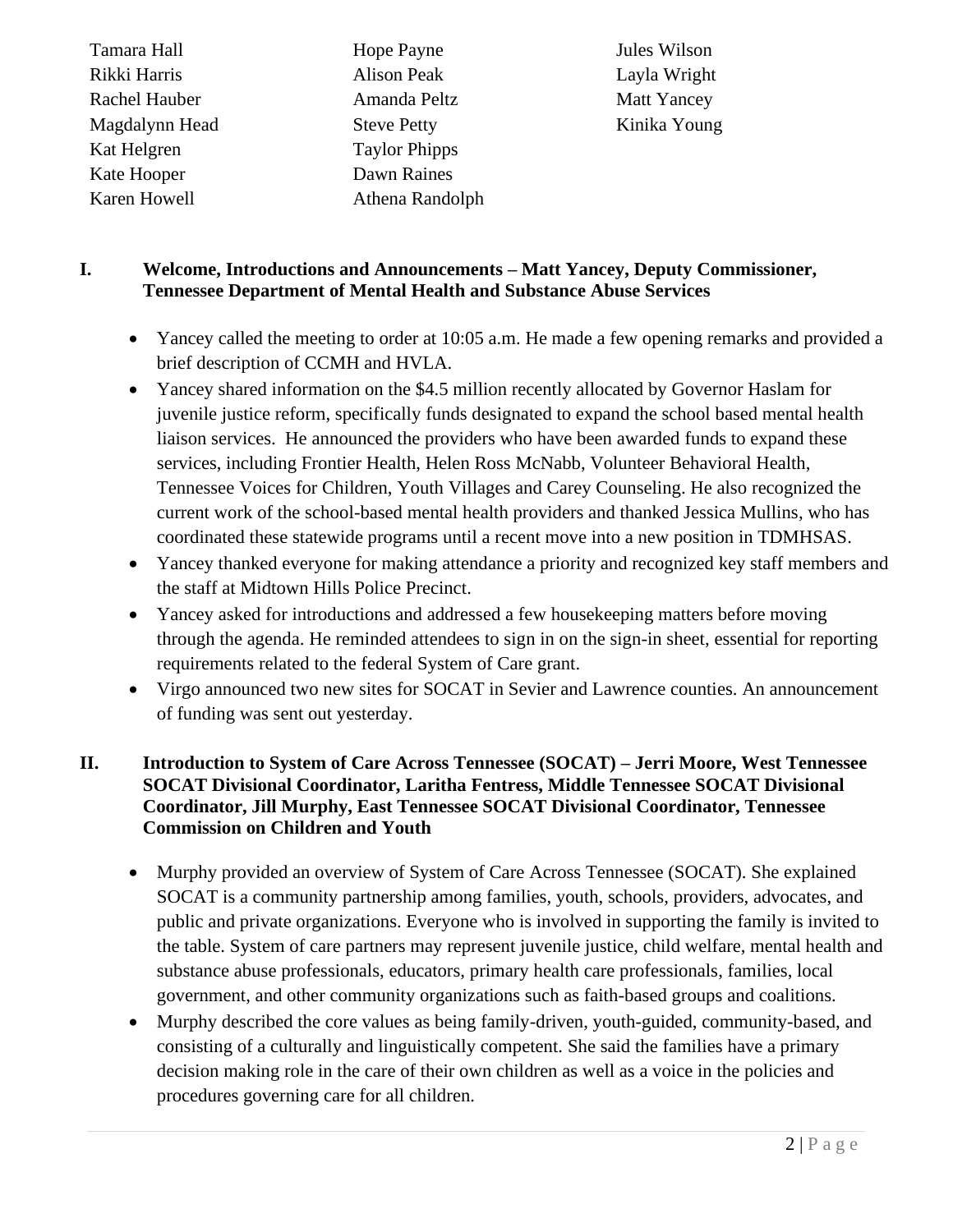- Murphy explained youth-guided means the youth are given opportunity to have a decision making role in the policies and procedures governing services and care for youth. There is an emphasis on having a sustainable voice that is strength-based, worthwhile and fun.
- Community-based services are those services provided within the family's community. These services are easily accessible for the family because they are connected to resources within their own community.
- Murphy explained families are able to make choices shaped by their cultural backgrounds and their needs allowing the service providers to build upon their own cultural knowledge and respect the family strengths. She said the programs tailor services to meet the unique needs of youth and families.
- Murphy highlighted the main principles of SOCAT as: comprehensive array of services; individualized services based on needs; least restrictive environment; families as full partners; integrated and coordinated services; early identification and intervention; smooth transition to adult services; advocacy; culturally and linguistically competent services; accountable; inclusion of evidence-based, evidence-informed and practice-based evidence; care management and developmentally appropriate service and supports.
- Fentress provided the history of SOCAT. Since 1999, Tennessee has been awarded six federally funded SOC grants and has numerous others initiatives based on the values and principles of a System of Care throughout the state with excellent results for youth and families. She shared maps showing historical sites of SOCAT in past years and the counties currently being served.
- Fentress reported SOCAT is a four-year, \$12 million SAMHSA "SOC Expansion and Sustainability" Cooperative agreement that builds on 18 years of experience in creating SOC in local communities. Fentress further explained the goals of SOCAT and how SOCAT partnerships will work together to accomplish those goals.
- Moore spoke about the SOCAT teams consisting of staff from TDMHSAS, TCCY partnering with local and community providers.
- Moore explained SOCAT aims to serve over 600 children through SOCAT Teams and SOCAT Care Coordination Services. She also highlighted the SOCAT outcomes leading toward the sustainability of the SOCAT Teams and TA Center once the grant ends.
- Moore reviewed the SOCAT three-tiered eligibility process required by the grant like age, diagnosis, complexity and whether or not participation is voluntary. She also talked about using the child and adolescent needs and strengths assessment (CANS) tool.
- Moore said referrals may be made by anyone at socacrosstn.org, by contacting your local SOCAT mental health provider or Divisional Coordinator.
- Sandra Allen asked about the number of children aged zero to five involved in services. Virgo said there were only two and explained there was a very lengthy process to ensure those children were eligible. Moore said for the HVLA professionals, SOCAT works with the whole family so they can provide support and resources where needed. She said to think about the young mothers and siblings who qualify for SOCAT services. Virgo said using the high fidelity wraparound piece; we are able to bring in the appropriate partners to provide services.
- Yancey reflected on his earlier days working in the field and how unique and individualized the SOCAT model is for working with emotionally disturbed children and their families. This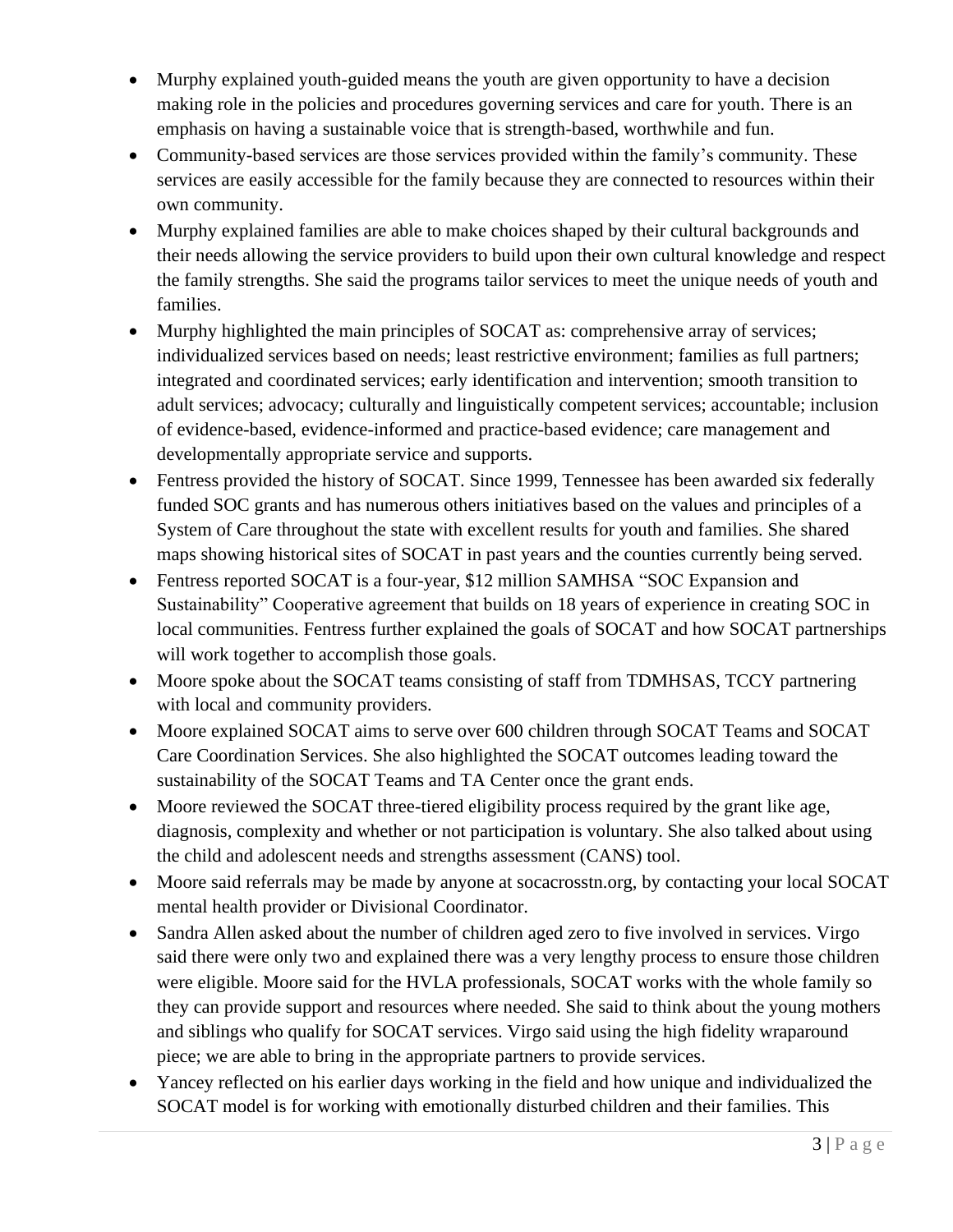funding provides a wonderful opportunity to look at ways to sustain the funds to move these services forward after the grant ends.

# **III. Evidence-Based Home Visiting (EBHV) Programs in Tennessee – Carla Snodgrass, Tennessee Department of Health**

- Snodgrass provided an overview for evidence-based home visiting program that started about five years ago and was just reauthorized for an additional five years. She talked about the central office team and described the organizational structure.
- Snodgrass explained the program goals for Maternal, Infant, and Early Childhood Home Visiting (MIECHV) and Healthy Start. They are to strengthen and improve the programs and activities under Title V, to improve coordination of services for at-risk communities, and to identify and provide comprehensive services to improve outcomes for eligible families in at-risk communities.
- Snodgrass explained ways the Department of Health (DOH) works to strengthen and improve programs and activities. She reported DOH contracts with local implementing agencies (LIAs) to administer programs directly to families, create a Continuous Quality Improvement (CQI) work plan for each local implementing agency (LIA) and for the MIECHV grant, conduct trainings through Achieve on Demand and by central office, provide reflective supervision trainings and monthly cohort supervision and created the Home Visiting Leadership Alliance (HVLA) in partnership with TCCY.
- Snodgrass talked about improving coordination for at-risk families and being able to identify gaps in services. She mentioned Tennessee Young Child Wellness Council (TNYCWC), a collaborative of multi-disciplinary stakeholders working in at-risk communities across Tennessee to increase and access to services for families while aligning efforts with other key stakeholders and is now housed under TCCY through a partnership with DOH.
- Snodgrass also talked about Welcome Baby and their work to identify gaps and promote practice innovation. Welcome Baby is the Tennessee Department of Health's universal outreach program for newborns. The purpose of Welcome Baby is to provide timely information to address the needs of families with newborns, connect children and families with appropriate services in the community, screen for family and child risks at the time of a child's birth, and improve utilization of community resources. Since the fall of 2013, the parents of every newborn in Tennessee received a "Welcome Baby" packet in the mail. This packet is full of information helpful to new parents, even those with other children. Some families may also receive either a phone call or a voluntary outreach visit to receive additional information or support.
- Snodgrass said TNYCWC is made possible with the MIECHV grant and serves as a collective impact team partnering with the Department of Health as they administer the MIECHV program through input from partners. TNYCWC, led by Cory Bradfield, works toward continued improvement of referrals, screening, follow-up and service coordination.
- TNYCWC began as the State Early Childhood Advisory Council and fosters critical partnerships necessary to coordinate and integrate services that support optimal development of all young children to prepare them for success in school and throughout life.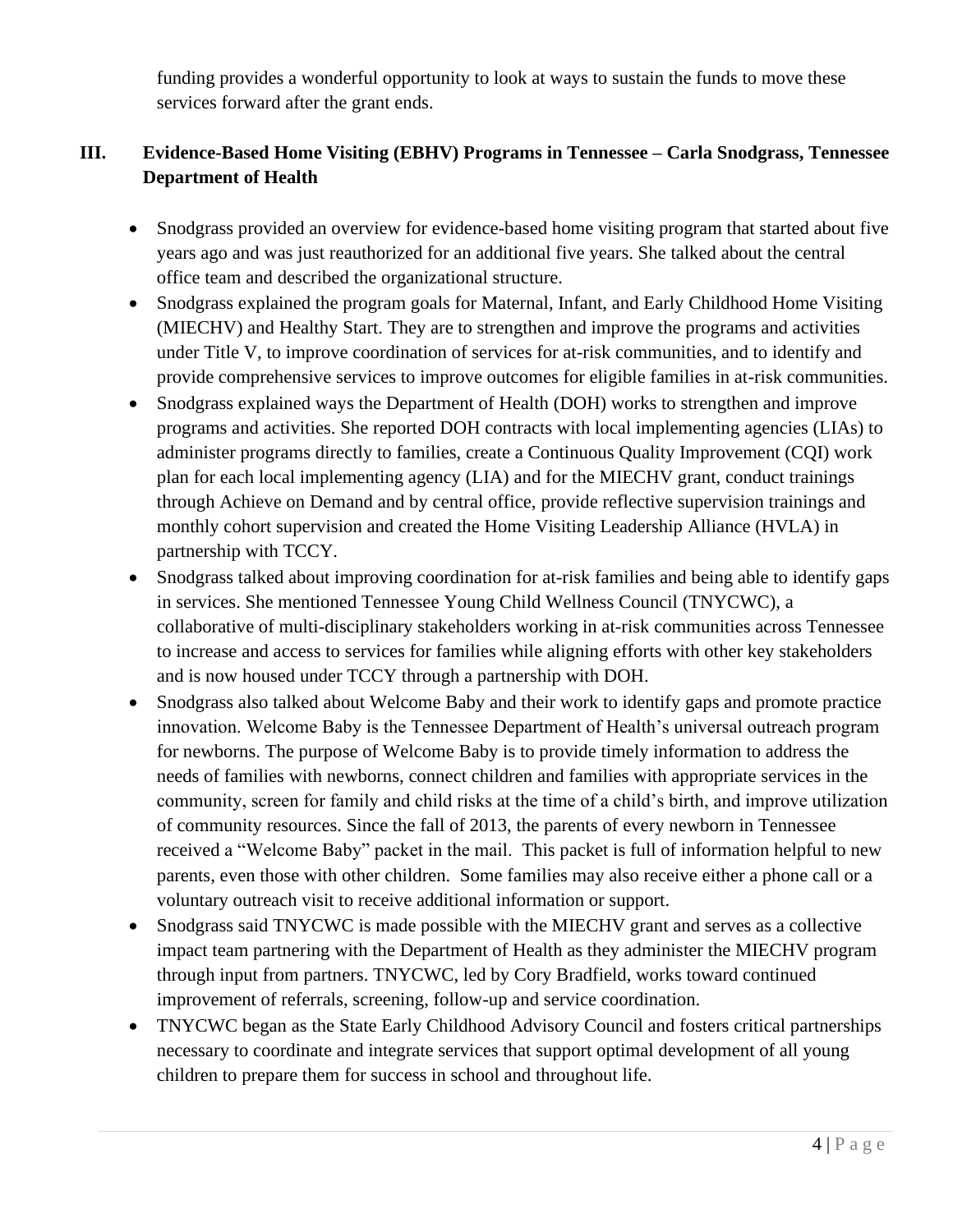- Snograss shared what Tennessee is doing to identify and provide comprehensive services to improve outcomes for eligible families in at-risk communities through Community Health Access and Navigation Team (CHANT), Evidence Based Home Visiting (EBHV), Community Partners (TCCY), Maternal and Child Health (MCH) stakeholders.
- Snodgrass said the Tennessee MIECHV goals are very specific and ongoing. They are to assure availability and improve quality of EBHV services in 31 of the most at-risk counties in Tennessee; to strengthen the capacity of Tennessee's home visiting workforce to effectively implement family-centered, resilience-informed care practices; and to promote a comprehensive, high quality early childhood system in Tennessee from birth.
- By September 2019, the goals are to develop an early childhood program selection toolkit for each of the thirty-one-at-risk communities and share with the key stakeholders to assist families in receiving appropriate and timely community services and develop a collaboration with EBHV programs and CHANT to enhance coordinated access to statewide services to promote optimal child health outcomes.
- Snodgrass provided a list of MIECHV and Healthy Start Local Implementing Agencies (LIAs). LeBonheur, Helen Ross McNabb, UT Martin, Prevent Child Abuse Tennessee, Center for Family Development, Centerstone, Exchange Club/Stephens Center, West Tennessee Hospital, Metro Nashville Government and Hamilton County Government were mentioned. The models are Healthy Families America, Nurse Families Partnerships, and Parents as Teachers. Non-grantee EBHV programs included Starfish (Parents as Teachers), Knox County Schools (Parents as Teachers) and ETSU Nurse Family Partnership.
- Snodgrass also talked about the support services like AIMHITN with infant mental health endorsement and reflective supervision and the learning collaborative, Achieve on Demand (online modules for workforce development), partnerships with TCCY (kidcentraltn, TNYCWC, HVLA), Catholic Charities (MIHOW), Workforce Development (regional and HFA core trainings), Early Success Coalition (No Wrong Door/CHANT), and DCS (single team/single plan).
- Snodgrass said they will be conducting a needs assessment which will help identify communities of need and support.
- Snodgrass shared about projects at the Department of Health:
	- o Talk With Me Baby project
	- o Building Strong Brains (MCH plan)
	- o Developmental Screenings (MCH plan)
	- o Welcome Baby Booklet project
	- o CQI Focus groups with parents
		- UT Martin
		- Exchange Club Family Center
		- Helen Ross McNabb
	- o Urban Institute Home Visiting Career Trajectories Study
	- Hamilton County Health Department
		- Porter Leath
		- LeBonheur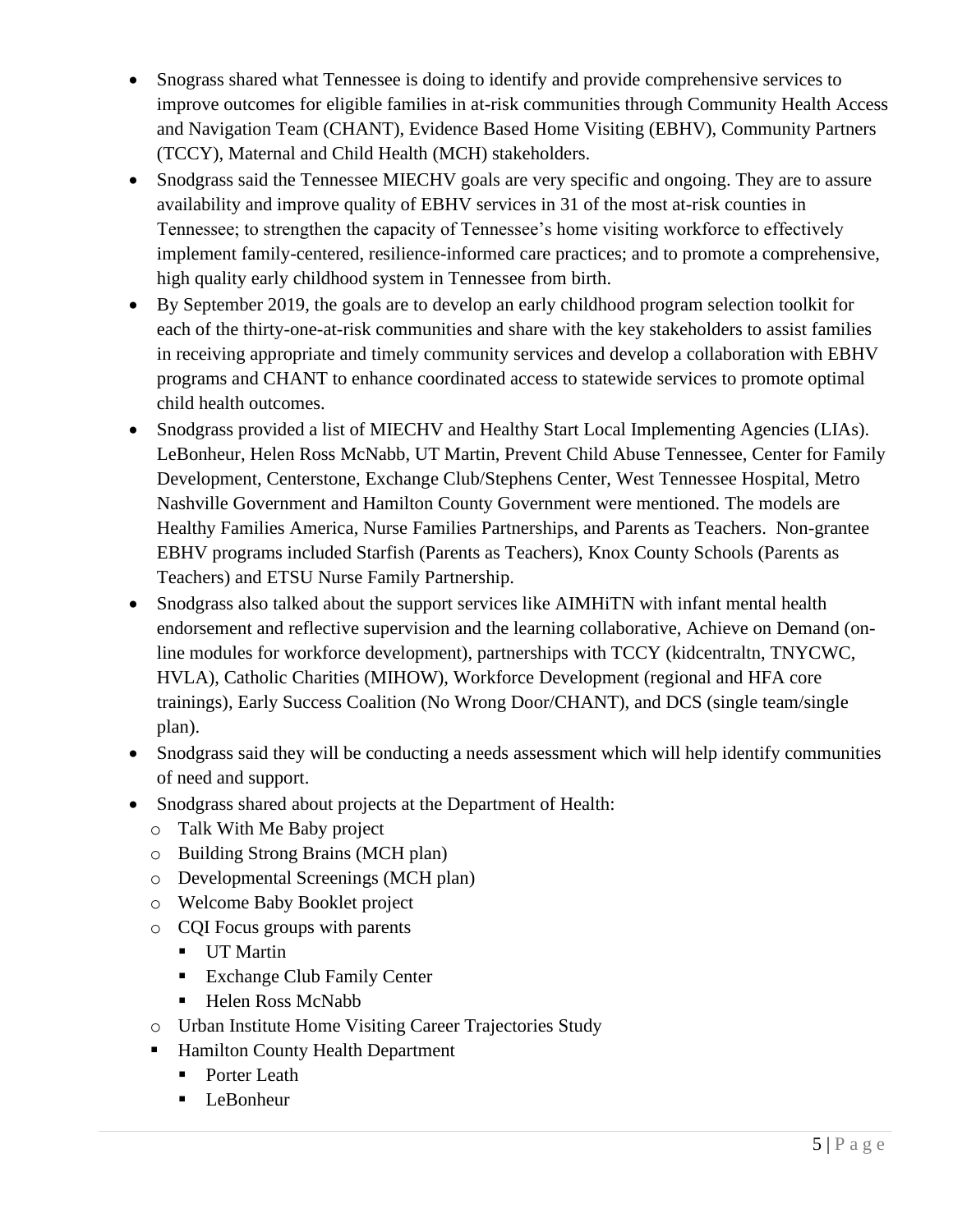- PCAT
- o CHANT

# **IV. Best Practices in Infant and Early Childhood Mental Health – Alison Peak, LCSW, IMH-E, Allied Behavioral Health**

- Peak provided a brief overview of her background and what is meant by infant mental health. She explained the difference between Infant/Early Childhood Mental Health vs. Infant/Early Childhood Services. She said infant mental health is an approach to healing the intergenerational transmission of trauma that often presents itself in infancy and early childhood through behavioral difficulties, self-regulatory difficulties, postpartum depression, and trauma. Peak reiterated how infant mental health is not necessarily the same thing as infant mental health services.
- Peak shared Infant and Early Childhood Mental Health has considerable evidence for different models (Child Parent Psychotherapy (CPP), Mom Power, Circle of Security, Fussy Baby Network) that demonstrate a long-term effectiveness, both clinically and economically, that is unmatched dollar for dollar by interventions that occur later childhood.
- Infant Mental Health is a way of being, of holding space, of emphasizing family's experience, the role of race and culture, the community in which the family exists, and how our own experiences as individuals impact the "work."
- Peak talked about the importance of quality reflective supervision and consultation and how it is essential to providing quality infant mental health services.
- Peak spoke about Allied Behavioral Solutions and Tennessee's efforts to grow Infant Mental Health. The list included:
	- o Home Visiting Reflective Supervision/Consultation Project with the Department of Health and AIMHiTN;
	- o Child Parent Psychotherapy Learning Collaborative with Center of Excellence (COE) and the East Tennessee's Children's Hospital (ETCH);
	- o Infant and Early Childhood Conference with Early Connections Network, AIMHiTN and SOCAT;
	- o Infant Mental Health Learning Series with AIMHiTN, TDMHSAS and COE;
	- o Diagnostic Classification of Mental Health and Developmental Disorders of Infancy and Early Childhood (DC:0-5) Training Series with Allied Behavioral Health Solutions;
	- o Safe Babies Court with the Administrative Office of the Courts; and
	- o Infant Mental Health Training Menu with AIMHiTN and TDMHSAS.

### **V. Evidence-Based Home Visiting Provider – Kristin Bradley Dunn, MS, CTRS, IMH-E, Prevention and Early Intervention Services Coordinator, Helen Ross McNabb**

• Bradley Dunn provided a detailed overview of a home visiting program. Home visiting provides parents prenatally and/or with children from birth to age five support to enhance the parent-child relationship. She said they know that encouraging parents to create a positive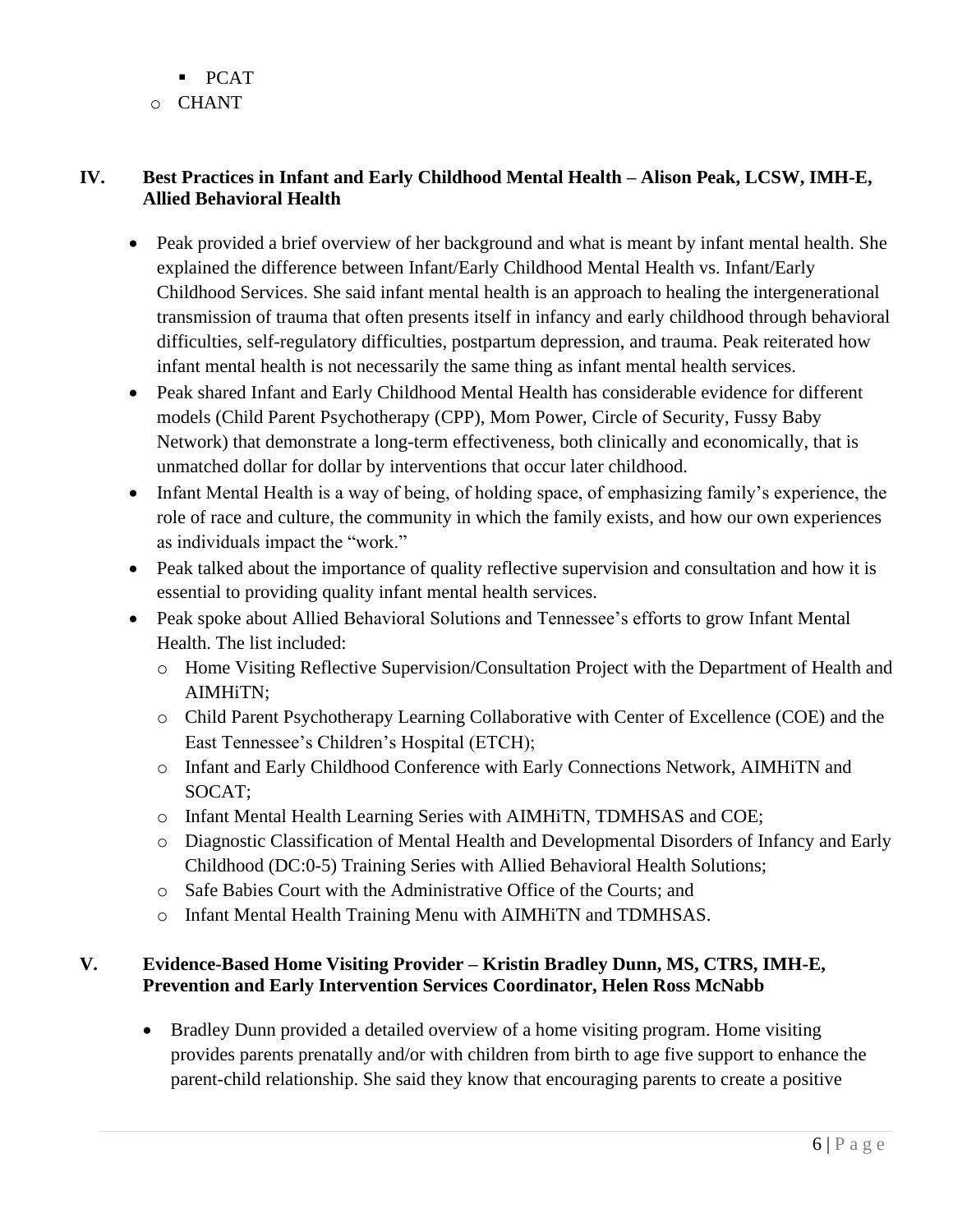environment that positively impacts the social and emotional development of the child early can prevent or mitigate toxic stress.

- Bradley Dunn said home visitors help identify support networks, provide information on prenatal health, newborn care, and child development, identify medical home, conduct assessments of family strengths and risks, and provide guidance through development stages of a child.
- She said the global impact of home visiting is there is a reduction in childhood injuries, neglect and abuse, reduction in crime rates, increased self-sufficiency, school readiness, an increase in life potential, improved physical health, and the chance of breaking the ACEs cycle.
- Tennessee's Home Visiting Programs are Healthy Families America, Maternal Infant Health Outreach Worker (MIHOW), Nurses for Newborns, Parents as Teachers, and Nurse-Family Partnership.

### **VI. Approval of Meeting Summaries**

- Yancey thanked Natasha Smith of TCCY for preparing the meeting summaries for both CCMH and HVLA meetings. He praised her for having the most comprehensive meeting summaries he has seen.
- Motion to accept the August 16, 2018 meeting summary for CCMH **(WALKER, MOTION, WEBSTER, SECONDED, PASSED UNANIMOUSLY)**

#### **VII. Infant Mental Health Endorsement and Sustainability: Zero to Three Policy Workgroup – Angela Webster, MSW, IMH-E, Executive Director, Association for Infant Mental Health in Tennessee and Tennessee State Lead**

- Webster reviewed the Tennessee State Plan for Zero to Three. Zero to Three's mission is to support the healthy development and well-being of infants, toddlers and their families. It is internationally recognized as a national non-profit multidisciplinary organization that informs, educates and supports adults who influence the lives of infants and toddlers.
- Webster explained the desired policy or practice change and the action steps the workgroup one is implementing to identify and utilize current mechanisms in place (Medicaid and alternatives) to finance Infant and Early Childhood Mental Health (IECMH) Services. Workgroup two wants to identify core IECMH services which are not currently reimbursable in Tennessee and explore options to finance. Workgroup three looks to expand the workforce and develop messaging of IECMH to families and stakeholders.
- The partners leading Tennessee's State Plan are from the Tennessee Department of Mental Health and Substance Abuse Services (TDMHSAS); Department of Education (DOE); Department of Human Services (DHS); Department of Children's Services (DCS); Tennessee Commission on Children and Youth (TCCY); Department of Health (DOH); TennCare/Medicaid, *Building Strong Brains Tennessee*; Association of Mental Health in Tennessee (AIMHiTN); Managed Care Organization (MCO); Tennessee Association of Mental Health Organizations; and System of Care Across Tennessee (SOCAT).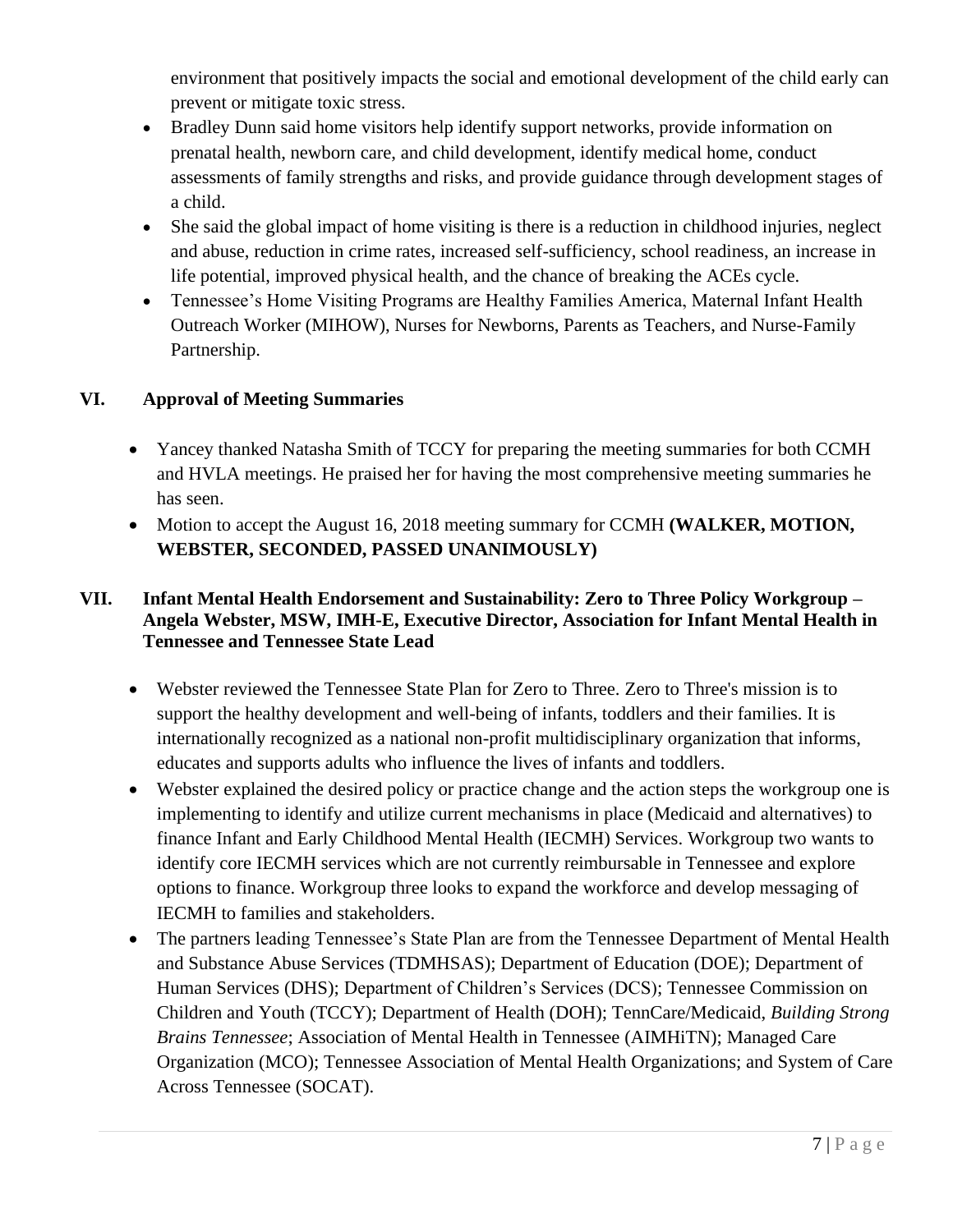- Webster went through a chart explaining the action steps, lead person, partners, timeline and comments or notes developed as a result of doing the work. Some of the ongoing work includes examining the role and sustainability of AIMHiTN and creating well-framed messaging for print, publication and web-based communication to include talking points for verbal communication.
- Webster said by December 2018, the goals are to provide education on ways to bill Medicaid for all aspects of particular therapeutic models, identify potential payment for collateral contract, etc., to identify possible new billing codes and place codes (where the service takes place) for best practices in IECMH assessment/diagnosis, and ensure the zero to three population is captured in the crosswalk by exploring payment for relational diagnosis.
- Webster said specialized training needed for the IECMH has been identified and a plan developed to provide training to include evidence-based home visitation and in-home services. She also mentioned a portal to search for trainings.
- Webster said the stakeholders would like to hold a summit to learn more about the efforts to expand financing and access to IECMH services, especially with the new Governor's Administration.
- Webster said part of the resource mapping will be used to identify non-English speaking communities. They were recently approval from DOH to translate material into Spanish. This is just a first step. There was discussion about the difficulties conducting an assessment with a Limited English Proficiency (LEP). Webster said that they will look into providing translation services.
- Webster announced the endorsement process has seen 264 applications in the system as of today. They just started the process six months ago.

# **VIII. SOCAT Provider – Cheryl Johnson, Supervisor and Hope Payne, Family Support Specialist, Mental Health Cooperative – Coffee County**

- Johnson described the process after the initial referral is received and an intake has been completed. After receipt of the initial referral, the SOCAT team has to contact the family within 24 hours.
- Payne explained the difference between the Family Support Specialist and Care Coordinator. Payne explained the difference between the Family Support Specialist and Care Coordinator. Family Support Specialists are individuals who provide direct caregiver-to-caregiver support services to families of children and youth with mental, emotional, behavioral, or co-occurring disorders. Care Coordinators are individuals who serve as a liaison between children/families and systems, and provides a wide range of services, depending on the needs and expectations of each child and family.
- Johnson shared specifics on what happens once they start meeting with the child and family, often in the family home, and talked about the evaluations. She talked using high fidelity wraparound, and the use of a family story, which includes the perspective of everyone in the home and focuses on their strengths.
- Payne said the first Child and Family Team Meeting (CFTM) is held within 30 days of admitting to wraparound/SOCAT and then every 30 to 45 days.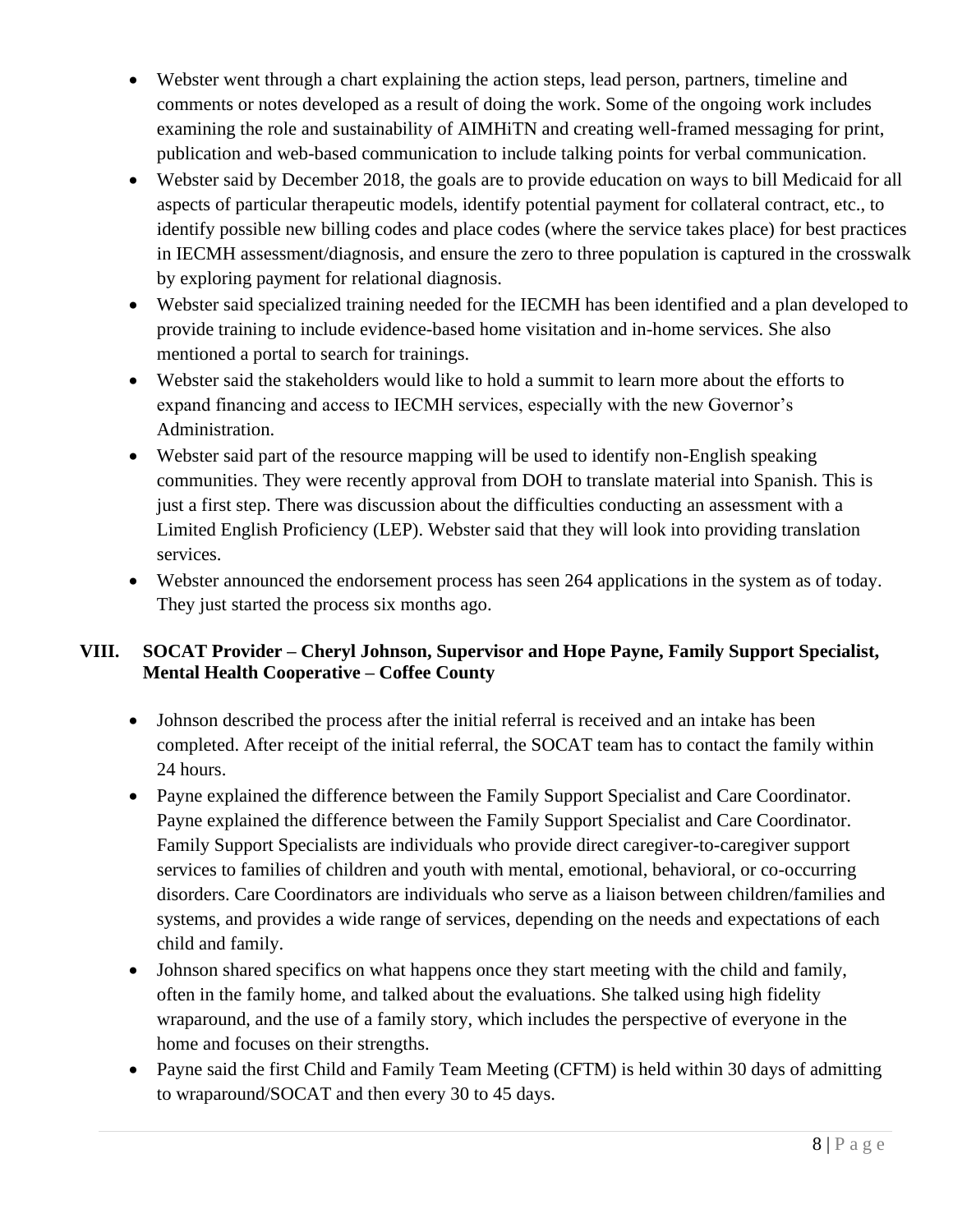- Johnson explained what happens at a CFTM. Child and Family team consists of formal and natural supports identified by the family along with the SOCAT wraparound team.
- Payne said the family vision is specifically for the family while the team vision is what the family will need to meet the underlying goals.
- Johnson said the underlying needs of the youth and family (based on thoughts and feelings) are discussed during the CFTM and integrated into the plan of care. Measureable outcomes and strategies to meet the underlying needs are established.
- Payne said the team member strengths are used to address strategies within the plan of care.
- Johnson explained a crisis plan is reviewed and updated and they make time to celebrate their accomplishments.
- Payne highlighted the successes seen in Coffee County.

### **IX. Early Childhood Programs – Melissa Brinkley, Regional Intervention Programs (RIP), TDMHSAS, Anna Arts, Program Manager and Kelli Mott, Program Coordinator, Tennessee Voices for Children**

- Binkley provided a brief overview of Regional Intervention Program (RIP) that has been in existence since 1969. It is a parent-implemented professionally-supported program for young children and their families who are experiencing challenging behaviors. She explained early intervention matters because these children can become productive adults in society.
- Binkley said the RIP model of treatment is supported by four pillars:
	- o Parent Implementation;
	- o the science of Applied Behavior Analysis (ABA);
	- o Data; and
	- o Management By Objectives (MBO) System.
- *Parent Implementation* is where RIP views each parent as his/her child's primary therapist or the expert. Parents have been, and will be, with their children for much longer than they will be involved with RIP. The role of RIP is to support and teach what needs to be taught, encourage what needs to be encouraged, to empower - not enable.
- Binkley said involvement helps parents build confidence and competency in their parental role and helps them be better prepared to deal with child behavior in a positive, constructive way.
- The second pillar is the *science of Applied Behavior Analysis (ABA)*, RIP uses the behavior theory principles of ABA in its intervention practices. This means using a systematic way to understand behavior and how to change those patterns of behavior over time.
- The third pillar is *Data*. Data is an objective way to measure change over time. RIP uses various pieces of data throughout the course of treatment for individual families to track their progress. Data is also used to evaluate overall program effectiveness.
- The fourth pillar is the *Management By Objectives (MBO) system*. There is a set of standard objectives to make sure that sites and families they serve reach consistently positive outcomes.
- Binkley explained the process using program modules like case management, classroom, social skills training and parent implementation training. Much of the activities are adult-directive.
- Binkley said RIP can serve children up to age six at the time of services are requested. This is a free program for children experiencing behavior challenges. The parent or legal guardian must be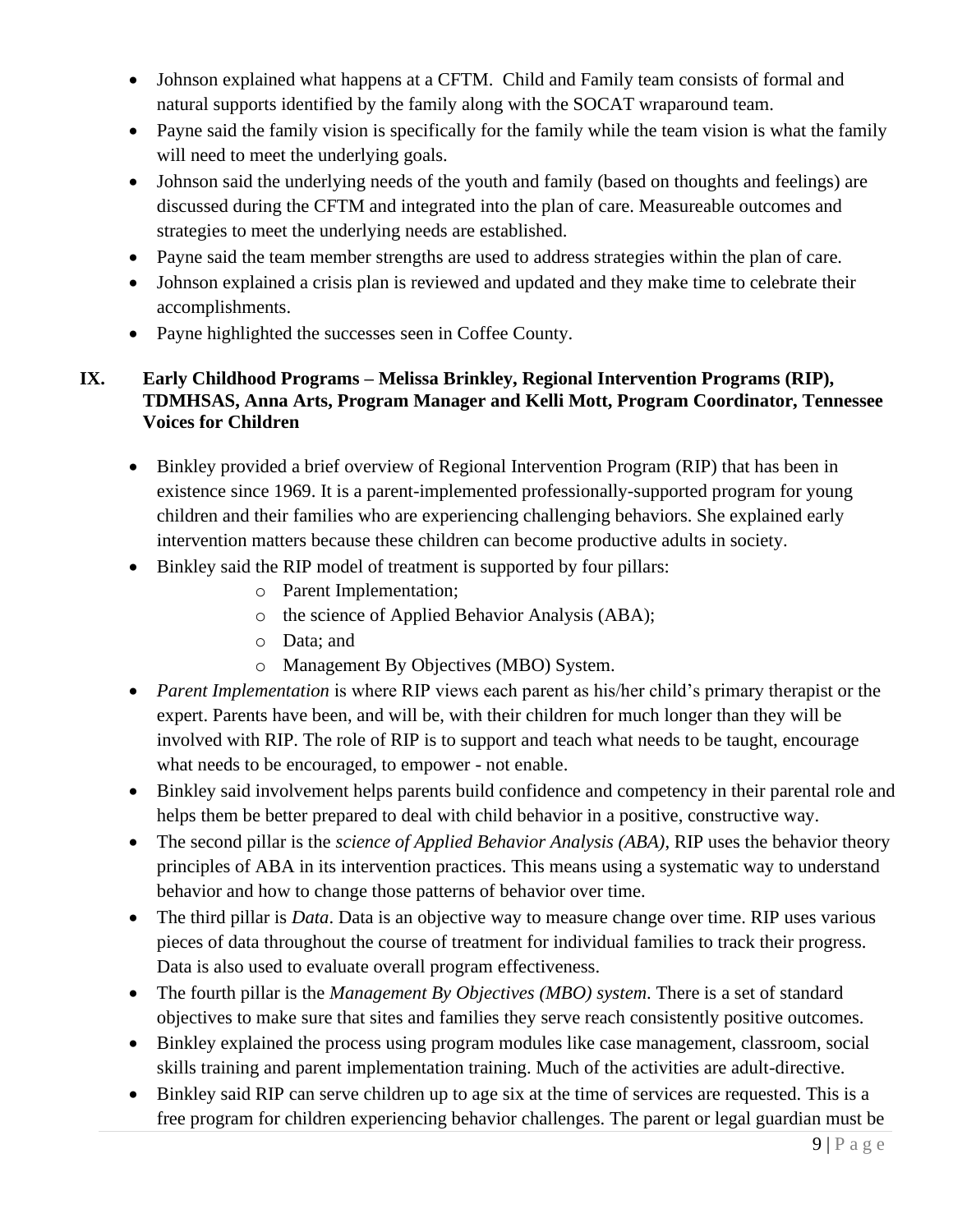willing to agree to services and willing to regularly participate in the program. The family must reside in the county or surrounding county of the RIP site.

- Currently, there are RIP programs in 11 communities across Tennessee. There are also three out of state expansion sites.
- Families enrolled in RIP actively participate in the program twice a week for two hours. It takes about 6-9 months to complete the program. Many RIP sites offer childcare and school intervention services, liaison services and limited access to Consultation services.
- The RIP website is<https://tn.gov/parenting-that-works> or [https://www.tn.gov/behavioral](https://www.tn.gov/behavioral-health/mental-health-services/mental-health-services-for-children-and-youth/programs---services/programs-and-services/rip-regional-intervention-program.html)[health/mental-health-services/mental-health-services-for-children-and-youth/programs--](https://www.tn.gov/behavioral-health/mental-health-services/mental-health-services-for-children-and-youth/programs---services/programs-and-services/rip-regional-intervention-program.html) [services/programs-and-services/rip-regional-intervention-program.html](https://www.tn.gov/behavioral-health/mental-health-services/mental-health-services-for-children-and-youth/programs---services/programs-and-services/rip-regional-intervention-program.html)
- Arts provided an overview of Tennessee Voices for Children and the Child Care Consultation program. Arts works for Tennessee Voices for Children, which provides leadership, advocacy, and hope to advance the emotional and behavioral well-being of children, young adults and families. They are a non-profit based in Goodlettsville offering evidence-based programs for children and youth from birth to age 25.
- Arts reported all of their programs are based on the Pyramid Model, a teaching model. She said behavior is the language of the child so challenging behavior can be reduced if you can figure out what is the behavior, when it is occurring, etc.
- The Pyramid Model is an evidence-based framework that promotes healthy social and emotional development as a way to address challenging behavior. The Model is a tiered approach built on the foundation of an effective workforce who provides universal supportive environments and nurturing relationships to all children. The secondary tier focuses on targeted social emotional teaching to children who need additional support in developing social emotional skills. The top tier targets those children whose needs have not been met through the previous tiers and need additional support through individualized interventions.
- Art explained the three modules: Module 1 (Blue Tier): Nurturing Relationships and Supportive Environments focuses on building strong relationships, classroom design, schedules and routines, transitions, directions and feedback, behavior expectations and rules; Module 2 (Green Tier): Targeted Social Emotional Supports focuses on friendship skills, emotional literacy, anger management/impulse control, and problem solving; and Module 3 (Red Tier): Intense Individualized Interventions focuses on understanding the form and function of behavior, implementing replacement skills for challenging behavior, and creating a behavior plan for challenging behavior.
- The Pyramid Model provides a sound framework for early care and education systems. Extensive training materials, videos, and print resources have been developed to help communities and programs implement the model.
- There have been nine Pyramid Model trainings across the state, impacting 3,914 children.
- Arts explained classroom consultations are available to teachers who have attended Pyramid Model training and would like support in using strategies in their classroom. Feedback and supports are tied to Pyramid Model strategies and have the goal of reducing challenging behavior and supporting students' social emotional learning. Teacher coaching begins with a 30-90 minute observation where the consultant completes an observation of teacher practices and student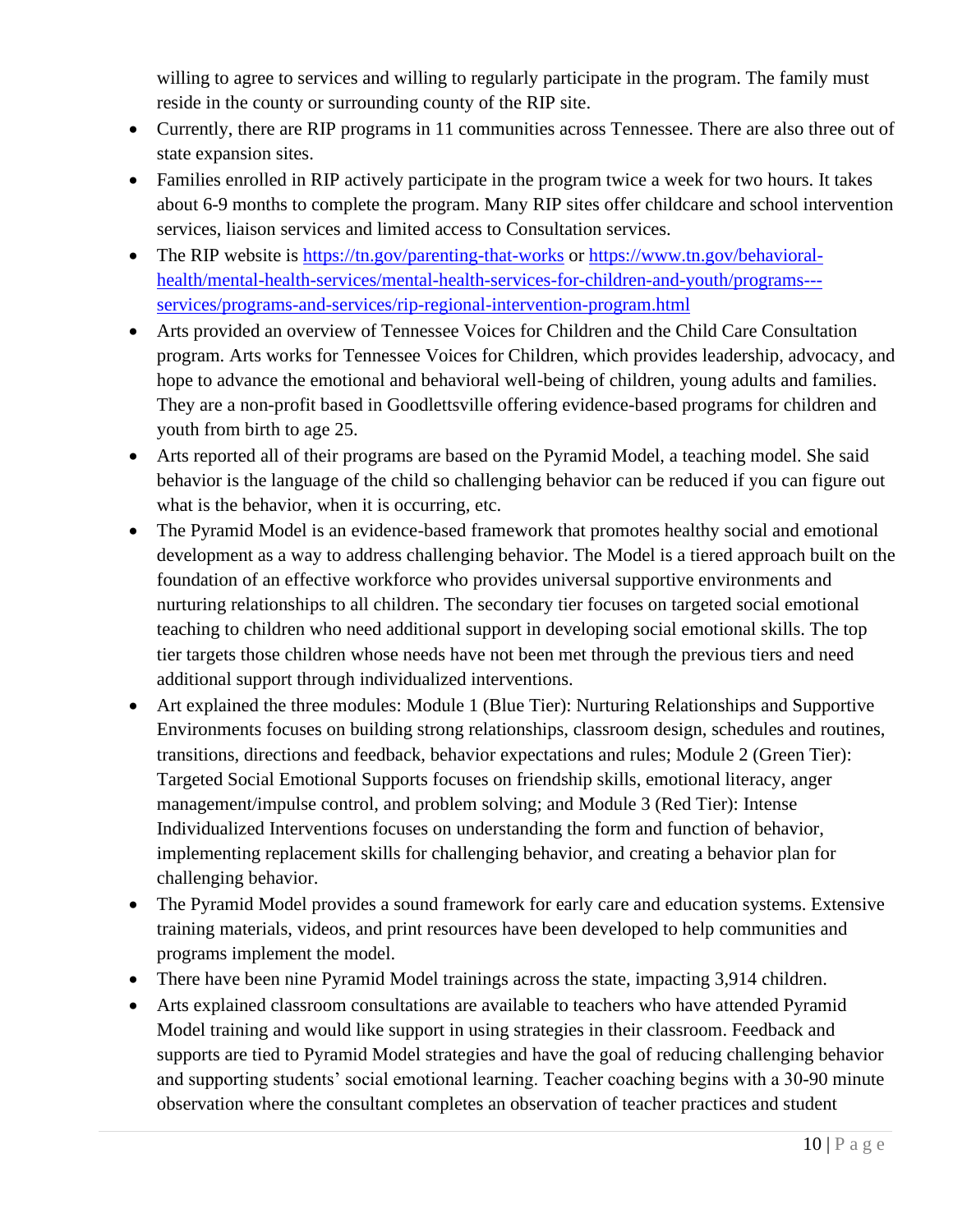behavior. The teacher completes his/her own self-reflective assessment on teaching practices. After both tools are complete, the consultant and teacher sit down and discuss target areas, set goals, and action plan.

- Arts described the pilot sites in schools/centers that fully embrace and implement the Pyramid Model. The sites are MTSU, Little Govs Learning Center, Unicoi Elementary and Luttrell Elementary.
- Arts talked about Team Tennessee which strives to promote the social and emotional development of children, birth through early elementary age, through a cross-agency collaborative professional development system, including community based training, continuing education and higher education. Team Tennessee fosters and sustains the state-wide, high-fidelity use of the Pyramid Model integrated with other relevant Tennessee efforts. Cross-sector representation includes: TDMHSAS, Department of Education, Tennessee Early Childhood Training Alliance, Department of Human Services, Association of Infant Mental Health Initiative, Tennessee Association for the Education of Young Children and Vanderbilt University.

#### **X. High Fidelity Wraparound Tennessee – Keri Virgo, SOCAT Director, TDMHSAS**

- Virgo explained why high fidelity wraparound and the goals. Wraparound is an ecologically (relational) based process and approach to care planning that builds on the collective action of a committed group of family, friends, community, professional, and cross-system supports mobilizing resources and talents from a variety of sources resulting in the creation of a plan of care that is the best fit between the family vision and story, team mission, strengths, needs and strategies.
- Virgo said the family story is extremely important because it provides an opportunity to discover how the child and family got to this point. The family can take ownership of their story and helps build rapport and empathy. The family gets to decide what they want and what works for them.
- Virgo talked about lessons learned and best practices. She said SOC has been in Tennessee for a long time, so now we know what works and what does not work for families. She shared challenges faced in the past with the program.
- Virgo said 113 families currently enrolled, as high fidelity wraparound keeps caseload numbers lower and is time and resource intensive. HFW also allows the team to move away from the clinical piece and provides an opportunity for everyone to be on the same page working towards the same goal.
- Currently there are 11 teams across the state and are working on the  $12<sup>th</sup>$  team in January 2019. The teams are comprised of a Care Coordinator, a Family Support Specialist and a Supervisor. Virgo said there is a lot of training on both system of care principles and values as well as high fidelity wraparound processes. Coaching for HFW occurs twice a month.
- Virgo explained how high fidelity wraparound differs from what was previously done. She said it is family-driven and youth-guided, the culture is accounted for (e.g., a family that likes basketball used the basketball team concept to design their plan), the family selects the location they feel comfortable, coordinators care among all involved providers, the coordinators assist the family in developing natural supports, and the families are given the tools to use for the future instead of the one-time assistance.